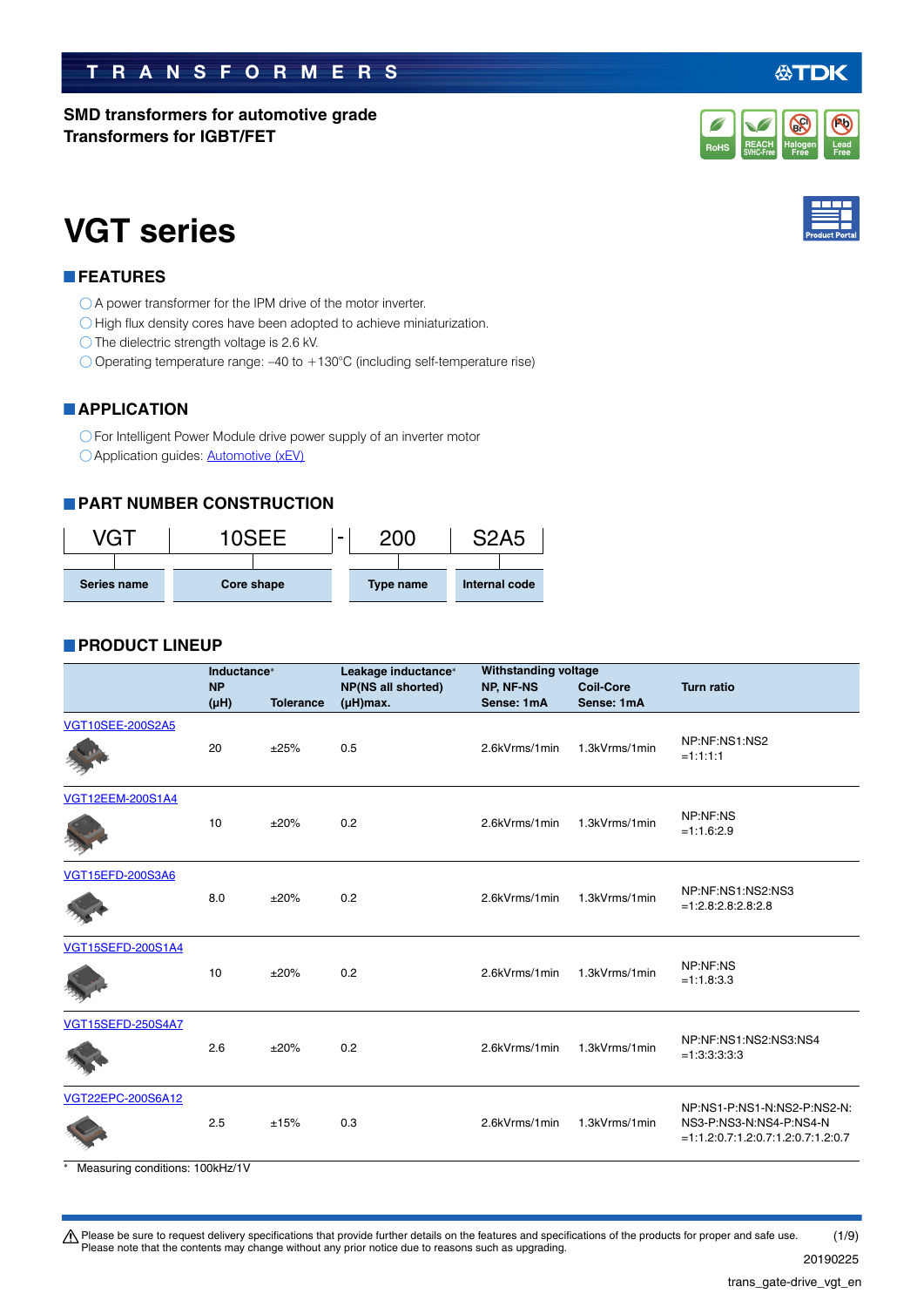### **ELECTRICAL CHARACTERISTICS**

#### **CHARACTERISTICS SPECIFICATION TABLE**

| Inductance*<br>Part No.<br><b>NP</b> |      |                  | Leakage inductance* Withstanding voltage<br><b>NP(NS all shorted)</b> | NP. NF-NS     | <b>Coil-Core</b> | <b>Turn ratio</b>           |
|--------------------------------------|------|------------------|-----------------------------------------------------------------------|---------------|------------------|-----------------------------|
|                                      | (µH) | <b>Tolerance</b> | (uH)max.                                                              | Sense: 1mA    | Sense: 1mA       |                             |
| VGT10SEE-200S2A5                     | 20   | ±25%             | 0.5                                                                   | 2.6kVrms/1min | 1.3kVrms/1min    | NP:NF:NS1:NS2<br>$=1:1:1:1$ |

#### **SHAPE & DIMENSIONS**









**公TDK** 



The unspecified dimensional tolerance is  $\pm 0.3$ .

Dimensions in mm

#### **RECOMMENDED LAND PATTERN CIRCUIT DIAGRAM**



Dimensions in mm



Please be sure to request delivery specifications that provide further details on the features and specifications of the products for proper and safe use.<br>Please note that the contents may change without any prior notice d 20190225 (2/9)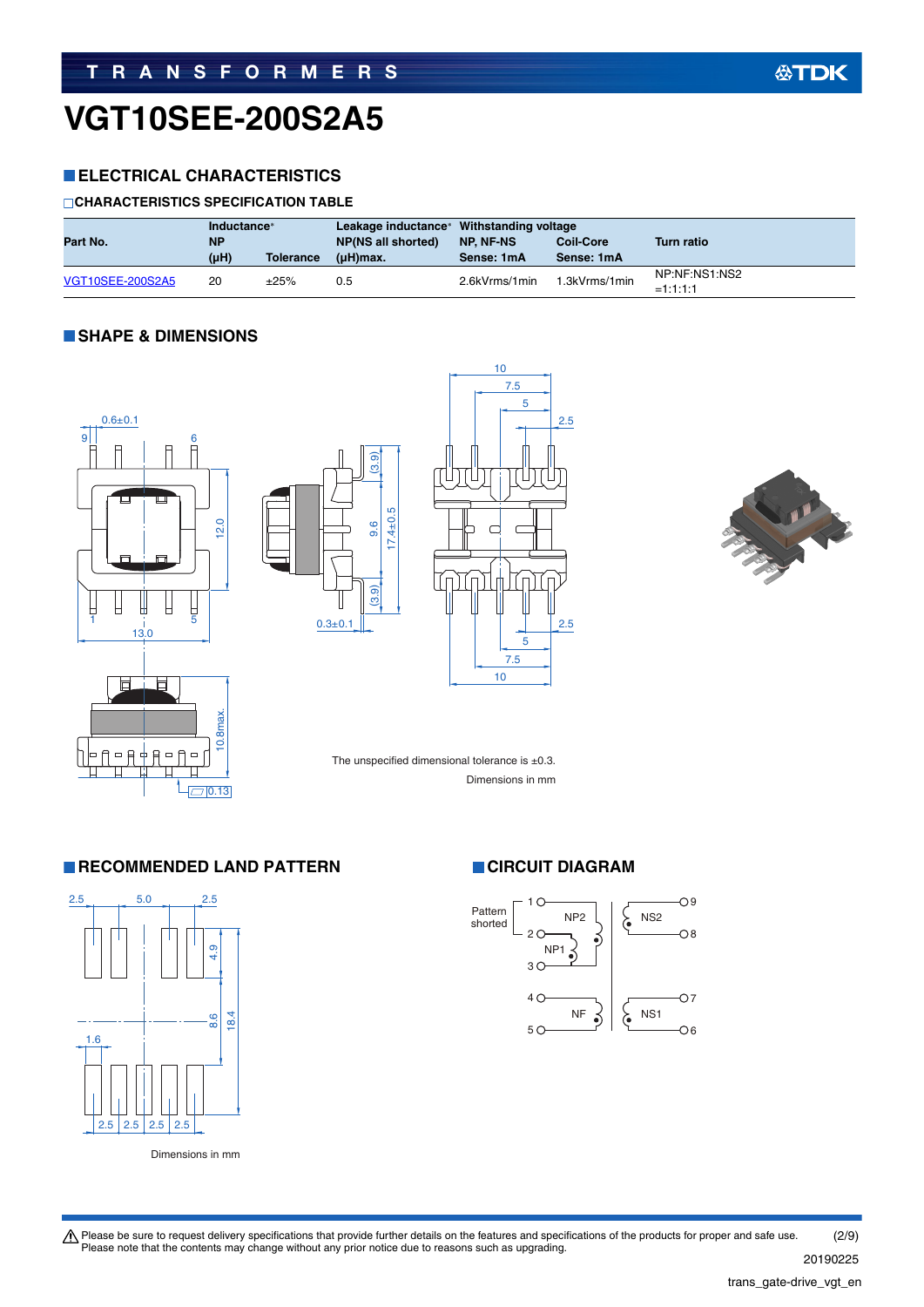#### **ELECTRICAL CHARACTERISTICS**

#### **CHARACTERISTICS SPECIFICATION TABLE**

| Inductance*<br>Part No.<br><b>NP</b> |      | Leakage inductance* Withstanding voltage<br><b>NP(NS all shorted)</b> | NP. NF-NS   | <b>Coil-Core</b> | <b>Turn ratio</b> |                          |
|--------------------------------------|------|-----------------------------------------------------------------------|-------------|------------------|-------------------|--------------------------|
|                                      | (µH) | <b>Tolerance</b>                                                      | $(uH)$ max. | Sense: 1mA       | Sense: 1mA        |                          |
| <b>VGT12EEM-200S1A4</b>              | 10   | ±20%                                                                  | 0.2         | 2.6kVrms/1min    | 1.3kVrms/1min     | NP:NF:NS<br>$=1:1.6:2.9$ |

#### **SHAPE & DIMENSIONS**





**RECOMMENDED LAND PATTERN CIRCUIT DIAGRAM** 







Please be sure to request delivery specifications that provide further details on the features and specifications of the products for proper and safe use.<br>Please note that the contents may change without any prior notice d 20190225 (3/9)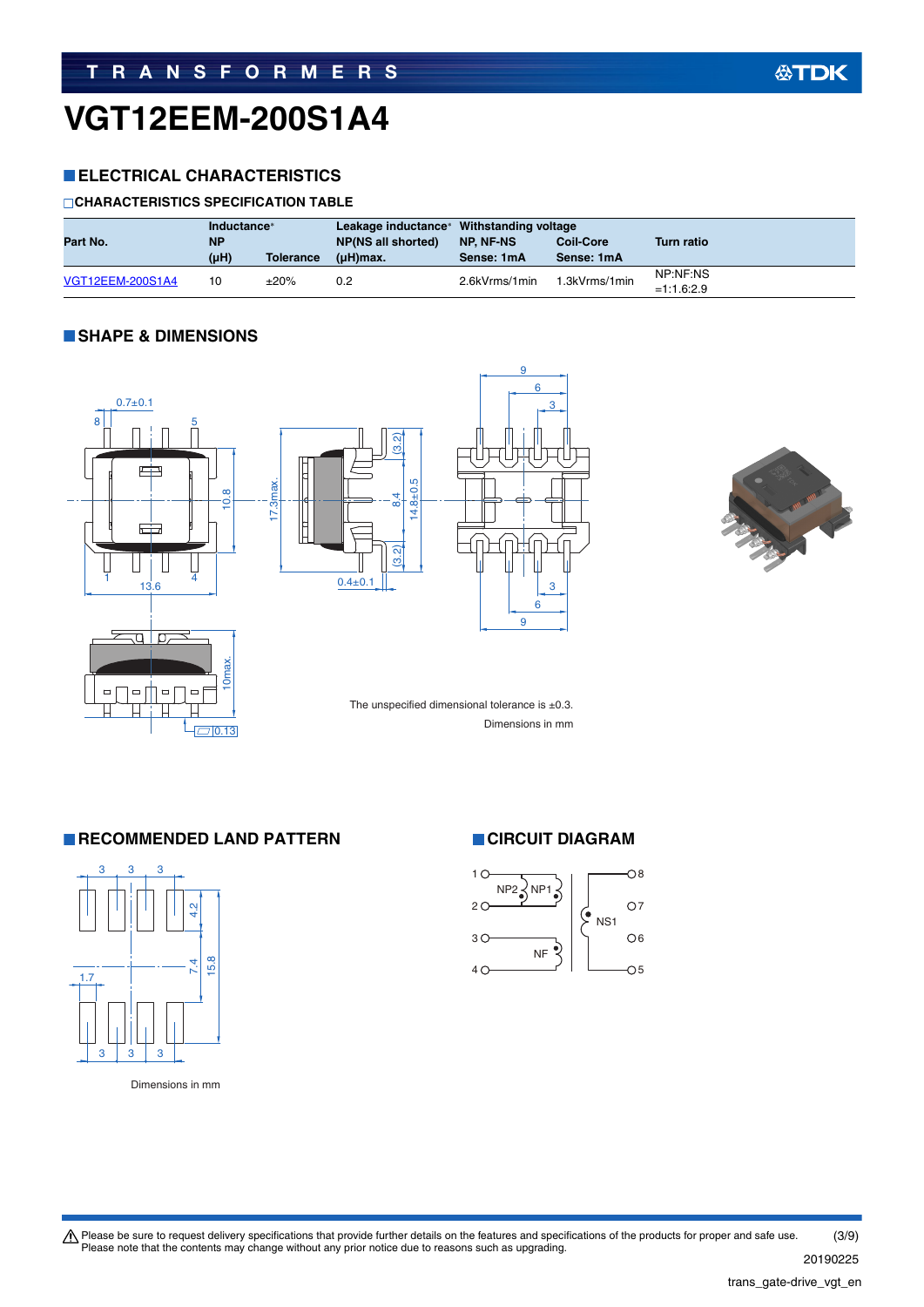### **ELECTRICAL CHARACTERISTICS**

#### **CHARACTERISTICS SPECIFICATION TABLE**

| Inductance*<br>Part No.<br><b>NP</b> |      | Leakage inductance* Withstanding voltage<br><b>NP(NS all shorted)</b> | NP. NF-NS   | <b>Coil-Core</b> | Turn ratio    |                                           |
|--------------------------------------|------|-----------------------------------------------------------------------|-------------|------------------|---------------|-------------------------------------------|
|                                      | (uH) | <b>Tolerance</b>                                                      | $(uH)$ max. | Sense: 1mA       | Sense: 1mA    |                                           |
| VGT15EFD-200S3A6                     | 8.0  | ±20%                                                                  | 0.2         | 2.6kVrms/1min    | 1.3kVrms/1min | NP:NF:NS1:NS2:NS3<br>$=1:2.8:2.8:2.8:2.8$ |

#### **SHAPE & DIMENSIONS**





**公TDK** 



The unspecified dimensional tolerance is  $\pm 0.3$ . Dimensions in mm

#### **RECOMMENDED LAND PATTERN CIRCUIT DIAGRAM**



Dimensions in mm



Please be sure to request delivery specifications that provide further details on the features and specifications of the products for proper and safe use.<br>Please note that the contents may change without any prior notice d (4/9)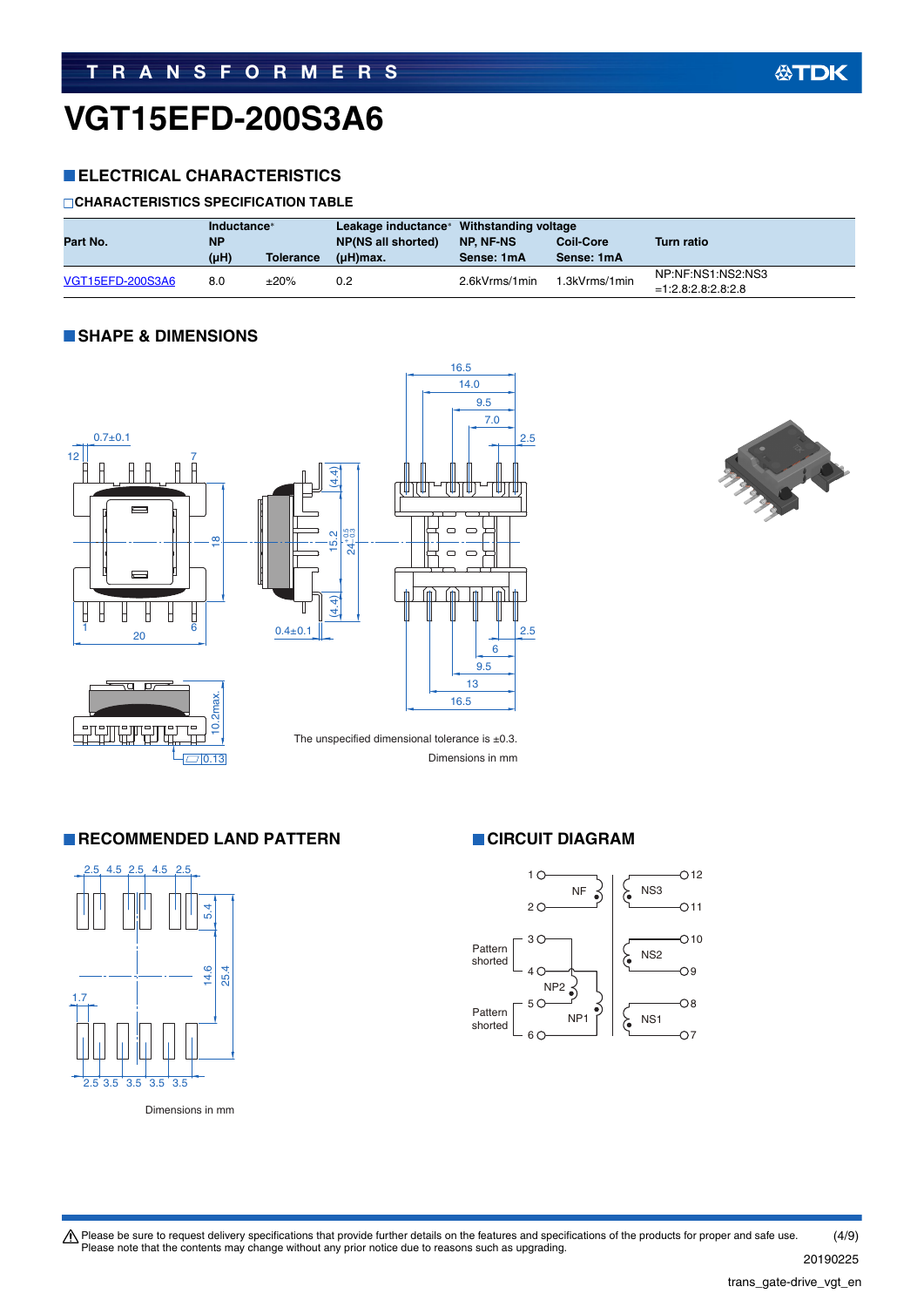# **VGT15SEFD-200S1A4**

### **ELECTRICAL CHARACTERISTICS**

#### **CHARACTERISTICS SPECIFICATION TABLE**

| Part No.          | Inductance*<br><b>NP</b> |                  | Leakage inductance* Withstanding voltage<br>NP(NS all shorted) | NP. NF-NS     | <b>Coil-Core</b> | <b>Turn ratio</b>        |
|-------------------|--------------------------|------------------|----------------------------------------------------------------|---------------|------------------|--------------------------|
|                   | (µH)                     | <b>Tolerance</b> | $(uH)$ max.                                                    | Sense: 1mA    | Sense: 1mA       |                          |
| VGT15SEFD-200S1A4 | 10                       | ±20%             | 0.2                                                            | 2.6kVrms/1min | 1.3kVrms/1min    | NP:NF:NS<br>$=1:1.8:3.3$ |

12

#### **SHAPE & DIMENSIONS**





Dimensions in mm

### **RECOMMENDED LAND PATTERN CIRCUIT DIAGRAM**

 $\Box$ 0.13



Dimensions in mm



Please be sure to request delivery specifications that provide further details on the features and specifications of the products for proper and safe use.<br>Please note that the contents may change without any prior notice d (5/9)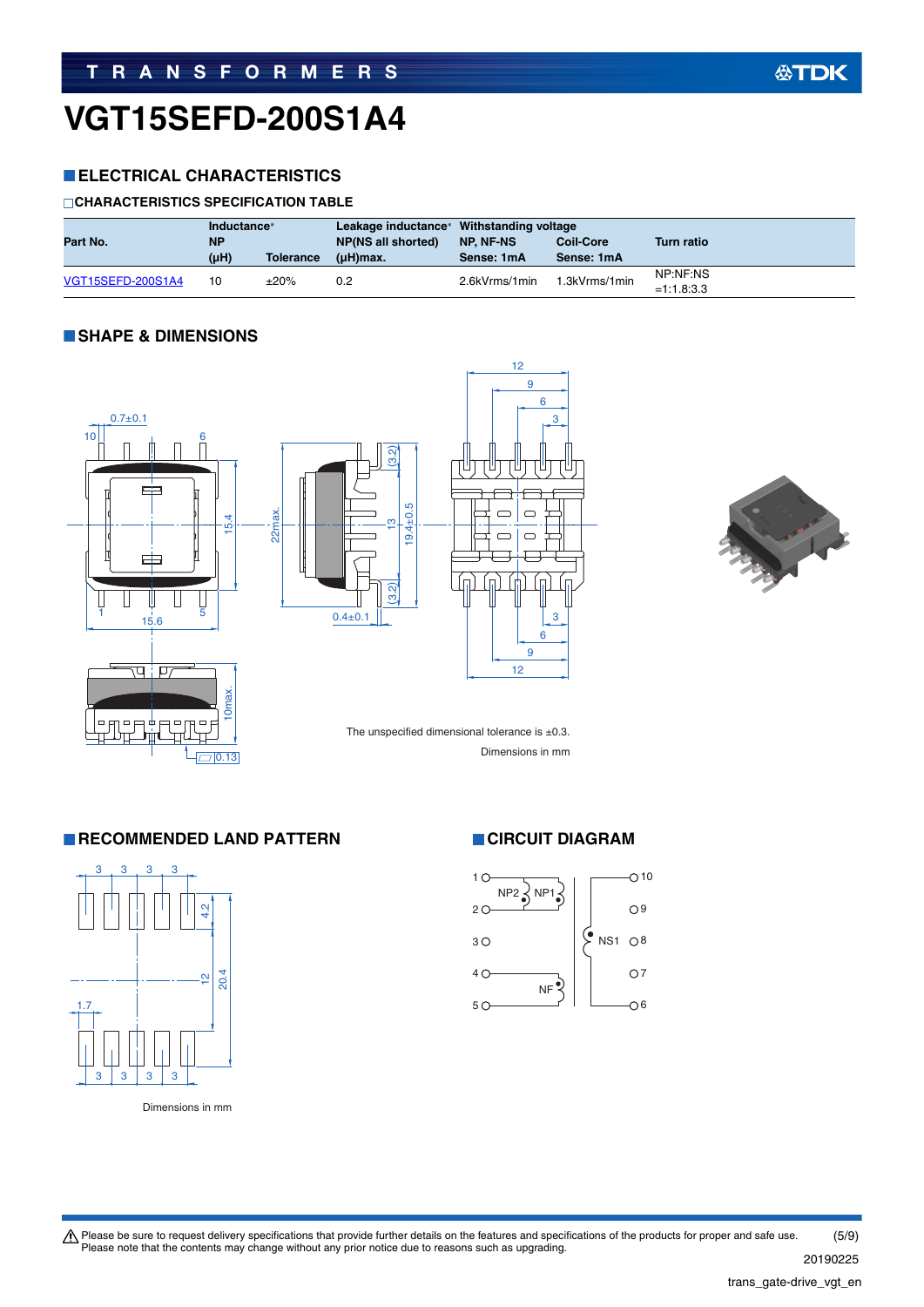# **VGT15SEFD-250S4A7**

#### **ELECTRICAL CHARACTERISTICS**

#### **CHARACTERISTICS SPECIFICATION TABLE**

| Part No.                 | Inductance*<br><b>NP</b> |                  | Leakage inductance* Withstanding voltage<br><b>NP(NS all shorted)</b> | <b>NP. NF-NS</b><br><b>Coil-Core</b> |               | <b>Turn ratio</b>                       |  |
|--------------------------|--------------------------|------------------|-----------------------------------------------------------------------|--------------------------------------|---------------|-----------------------------------------|--|
|                          | (µH)                     | <b>Tolerance</b> | (uH)max.                                                              | Sense: 1mA                           | Sense: 1mA    |                                         |  |
| <b>VGT15SEFD-250S4A7</b> | 2.6                      | ±20%             | 0.2                                                                   | 2.6kVrms/1min                        | 1.3kVrms/1min | NP:NF:NS1:NS2:NS3:NS4<br>$=1:3:3:3:3:3$ |  |

#### **SHAPE & DIMENSIONS**





**RECOMMENDED LAND PATTERN CIRCUIT DIAGRAM** 



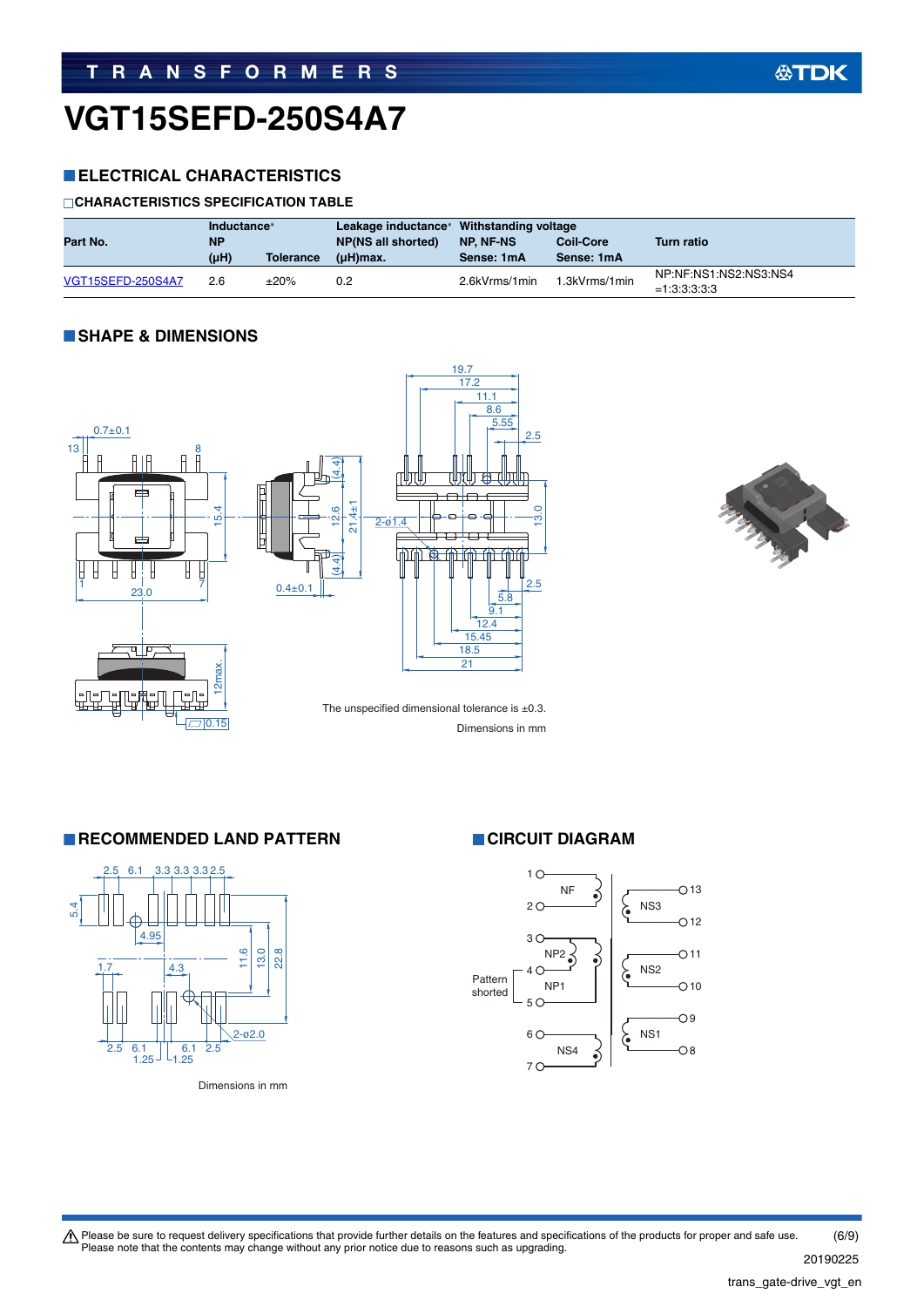# **VGT22EPC-200S6A12**

#### **ELECTRICAL CHARACTERISTICS**

#### **CHARACTERISTICS SPECIFICATION TABLE**

|                   | Inductance* |                  |                    | Leakage inductance* Withstanding voltage |                  |                                      |
|-------------------|-------------|------------------|--------------------|------------------------------------------|------------------|--------------------------------------|
| Part No.          | <b>NP</b>   |                  | NP(NS all shorted) | NP. NF-NS                                | <b>Coil-Core</b> | Turn ratio                           |
|                   | (µH)        | <b>Tolerance</b> | $(uH)$ max.        | Sense: 1mA                               | Sense: 1mA       |                                      |
|                   |             |                  |                    |                                          |                  | NP:NS1-P:NS1-N:NS2-P:NS2-N:          |
| VGT22EPC-200S6A12 | 2.5         | ±15%             | 0.3                | 2.6kVrms/1min                            | 1.3kVrms/1min    | NS3-P:NS3-N:NS4-P:NS4-N              |
|                   |             |                  |                    |                                          |                  | $=1:1.2:0.7:1.2:0.7:1.2:0.7:1.2:0.7$ |

#### **SHAPE & DIMENSIONS**





Dimensions in mm

#### **RECOMMENDED LAND PATTERN CIRCUIT DIAGRAM**



Dimensions in mm



Please be sure to request delivery specifications that provide further details on the features and specifications of the products for proper and safe use.<br>Please note that the contents may change without any prior notice d (7/9)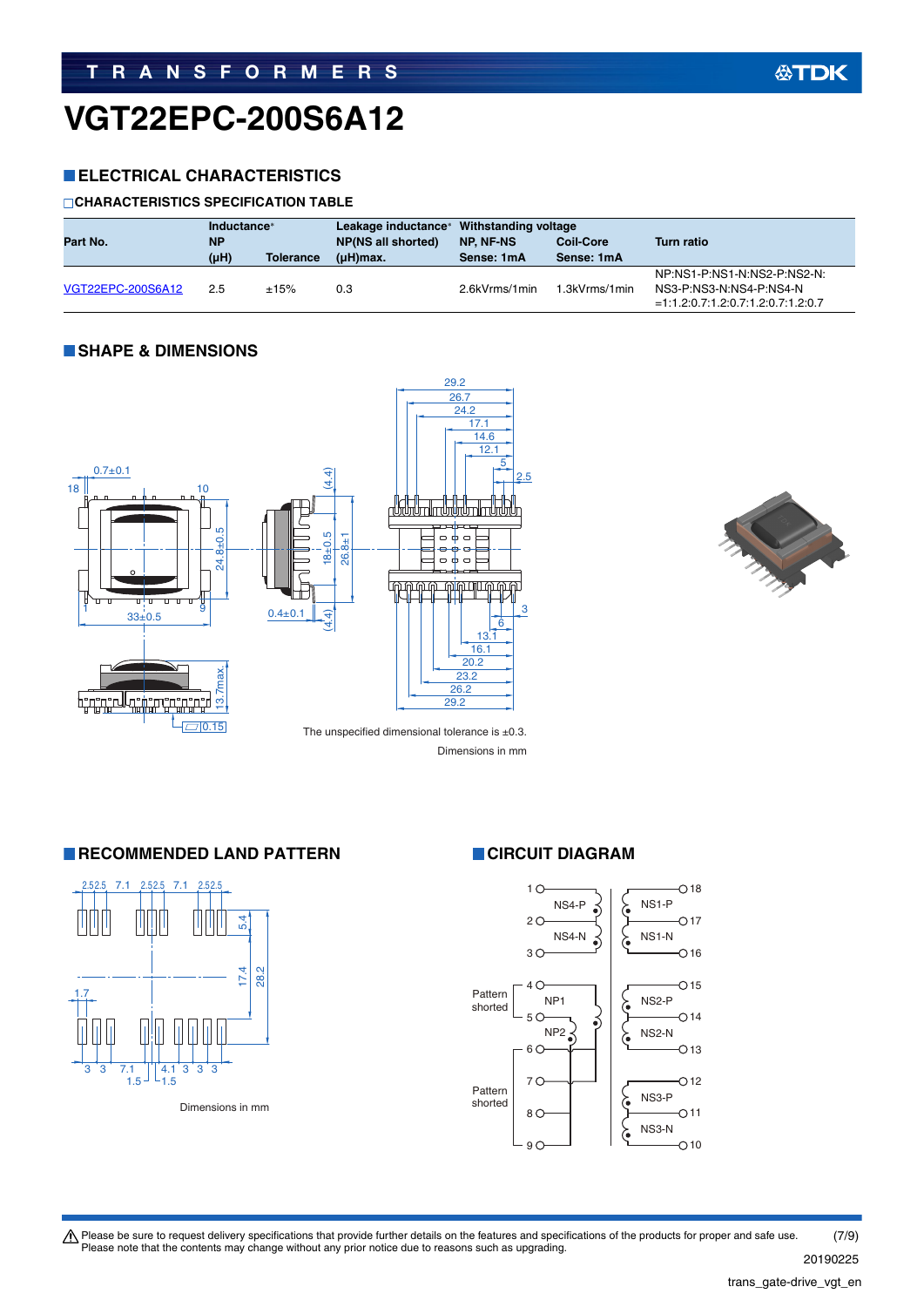Package quantity  $\frac{\text{(pcs/real)}}{250}$ 

# **VGT series**

#### **RECOMMENDED REFLOW PROFILE**



\*When mounting the product, use our recommended reflow profile described above.

#### **PACKAGING STYLE**

#### **REEL DIMENSIONS, PACKAGE QUANTITY**



Dimensions in mm

#### **TAPE DIMENSIONS**



| Part No.                 | A    | в    |                | P <sub>1</sub> | P <sub>2</sub> | w            | S <sub>0</sub> | κ    |
|--------------------------|------|------|----------------|----------------|----------------|--------------|----------------|------|
| <b>VGT10SEE-200S2A5</b>  | 13.4 | 18.9 | $14.2 \pm 0.1$ | $20+0.1$       | $2+0.1$        | $32 \pm 0.3$ | 28.4           | 11.4 |
| <b>VGT12EEM-200S1A4</b>  | 13.7 | 16.6 | $14.2 \pm 0.1$ | $20+0.1$       | $2+0.1$        | $32+0.3$     | 28.4           | 10.4 |
| <b>VGT15EFD-200S3A6</b>  | 20.4 | 24.8 | $20.2 + 0.1$   | $28+0.1$       | $2+0.1$        | $44+0.3$     | 40.4           | 10.5 |
| <b>VGT15SEFD-200S1A4</b> | 15.7 | 21.1 | $20.2 + 0.1$   | $24+0.1$       | $2+0.15$       | $44\pm0.3$   | 40.4           | 11.2 |
| <b>VGT15SEFD-250S4A7</b> | 22.6 | 23.8 | $20.2 \pm 0.1$ | $28+0.1$       | $2+0.1$        | $44\pm0.3$   | 40.4           | 13.0 |
| <b>VGT22EPC-200S6A12</b> | 33.3 | 28.3 | $20.2 \pm 0.1$ | $44+0.15$      | $2+0.1$        | $44\pm0.3$   | 40.4           | 14.1 |

### **TEMPERATURE RANGE, INDIVIDUAL WEIGHT**

|                          | <b>Temperature range</b>         | <b>Individual</b><br>weight     |              |
|--------------------------|----------------------------------|---------------------------------|--------------|
| Part No.                 | <b>Operating</b><br>temperature* | <b>Storage</b><br>temperature** |              |
|                          | (°C)                             | (°C)                            | $\mathbf{q}$ |
| <b>VGT10SEE-200S2A5</b>  | $-40$ to $+130$                  | $-40$ to $+130$                 | 1.9          |
| <b>VGT12EEM-200S1A4</b>  | $-40$ to $+130$                  | $-40$ to $+130$                 | 1.9          |
| <b>VGT15EFD-200S3A6</b>  | $-40$ to $+130$                  | $-40$ to $+130$                 | 4.1          |
| <b>VGT15SEFD-200S1A4</b> | $-40$ to $+130$                  | $-40$ to $+130$                 | 3.9          |
| <b>VGT15SEFD-250S4A7</b> | $-40$ to $+130$                  | $-40$ to $+130$                 | 4.6          |
| <b>VGT22EPC-200S6A12</b> | $-40$ to $+130$                  | $-40$ to $+130$                 | 10.8         |

Operating temperature range includes self-temperature rise.

\*\* The storage temperature range is for after the assembly.

Part No. A W1 W2 N E

**VGT12EEM-200S1A4** ø330 32.9 36.9 ø99.4 2 250 **VGT15EFD-200S3A6 ø330** 44.2 48.2 ø99.4 2 180 **VGT15SEFD-200S1A4** ø330 44.2 48.2 ø99.4 2 200 **VGT15SEFD-250S4A7** ø330 44.2 48.2 ø99.4 2 150 **VGT22EPC-200S6A12** ø330 44.2 48.2 ø99.4 2 60

**VGT10SEE-200S2A5** ø330 32.9 36.9 ø99.4 2 250

| A Please be sure to request delivery specifications that provide further details on the features and specifications of the products for proper and safe use. | (8/9)    |
|--------------------------------------------------------------------------------------------------------------------------------------------------------------|----------|
| Please note that the contents may change without any prior notice due to reasons such as upgrading.                                                          | -------- |

・These values are typical values.